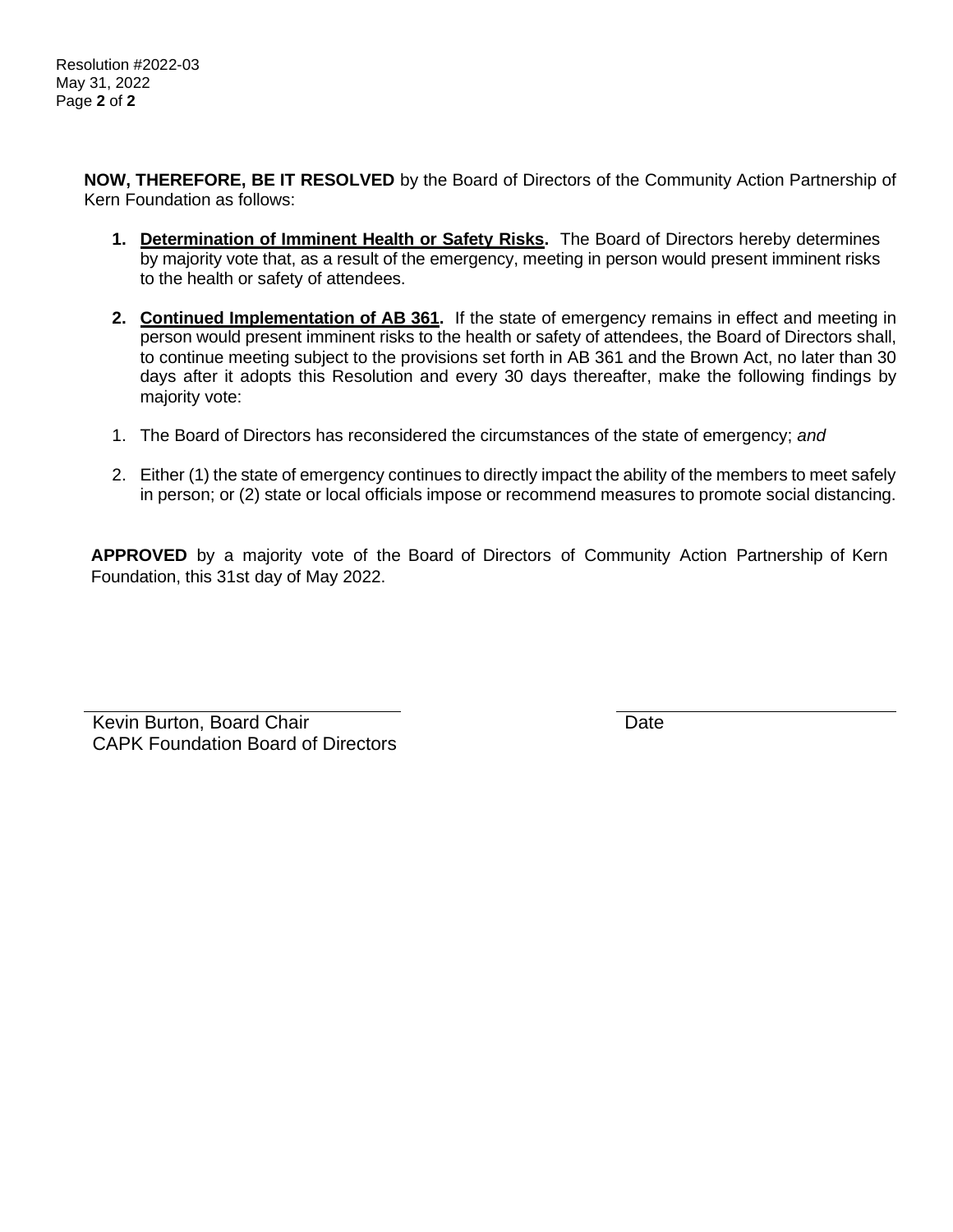

DATE March 29, 2022

TIME 12:00 pm

LOCATION Teams Meeting / In-Person at 5005 Business Park North Bakersfield, CA 93309

TEAMS LINK **[Click here to join the meeting](https://teams.microsoft.com/l/meetup-join/19%3ameeting_N2JkZGE4N2UtMjliMi00MjdjLTg1ODUtOGU0ZTZlMTA5NTI3%40thread.v2/0?context=%7b%22Tid%22%3a%2229917874-f6b9-4b78-a0d5-52f9a83b94f9%22%2c%22Oid%22%3a%223207cb9a-c005-4152-9ea8-3d6f6518b773%22%7d)**

PHONE NUMBER (213) 204-2374 / ID: 829 439 31#

# **COMMUNITY ACTION PARTNERSHIP OF KERN FOUNDATION Board of Directors Meeting Minutes**

### **I. Call to Order**

Board Chair Kevinn Burton called the meeting to order at 12:00 pm via Tele-Conference with opportunity for the public to join at the administrative offices of Community Action Partnership of Kern, located at 5005 Business Park North, Bakersfield, CA.

a. Roll Call

Roll Call was taken with a quorum present:

- Present: Kevin Burton (Chair), Nila Hogan, Chase Nunneley, Fred Plane, Michele Shain, Chei Whitmore
- Absent: Michael Bowers, Don Bynum, Ariana Joven

Others Present: Jeremy Tobias, Chief Executive Officer; Pritika Ram, Director of Administration; Emilio Wagner, Director of Operations; Tracy Webster, Chief Financial Officer; other CAPK staff

#### **II. Public Comments**

No one addressed the Board.

## **III. Resolution Approving Authorization and Verification that the Exemption from Traditional Teleconference Requirements is Necessary Pursuant to Assembly Bill 361 – Jeremy Tobias, Chief Executive Officer – Action Item**

a. Resolution #2022-02

Motion was made and seconded to approve Resolution #2022-02. Carried by unanimous vote (Whitmore/Plane).

#### **IV. Consent Agenda**

Motion was made and seconded to approve the Consent Agenda. Carried by unanimous vote (Nunneley/Hogan).